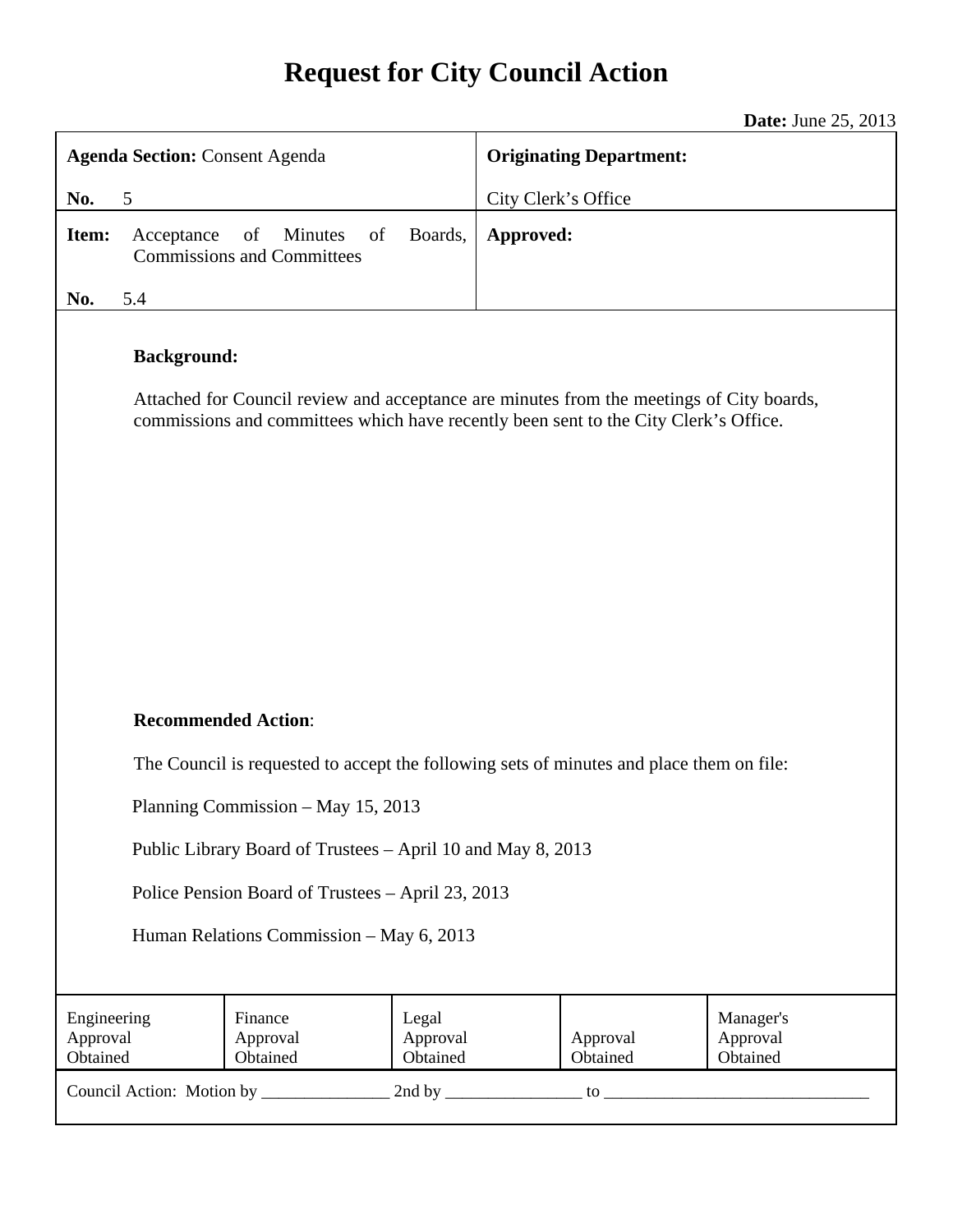

# **MINUTES**

**Carbondale Planning Commission Wednesday, May 15, 2013 Room 108 City Hall/Civic Center 7:00 p.m.**

Mr. Grant called the meeting to order at 7:00 p.m.

| <b>Members Present:</b> | Barke, Grant, Kang, Love, McClurg,<br>Bradshaw (ex-officio) |
|-------------------------|-------------------------------------------------------------|
| <b>Members Absent:</b>  | Brazley, Hunsaker, Lilly                                    |
| <b>Staff Present:</b>   | Wallace, Henry                                              |

#### **Approval of Minutes:**

Mr. Barke moved, seconded by Mr. Love, to approve the minutes of March 20, 2013. The motion to approve the minutes passed on a unanimous voice vote.

#### **Report of Officers, Committees, Communications:**

Mr. Wallace welcomed Ms. Bradshaw as the new ex-officio member, and announced that Ms. Harvey's election to the City Council makes First Vice Chair Tom Grant the new Chair of the Planning Commission, as well as Mr. LaRue Love the new First Vice Chair.

#### **Public Hearings:**

**A. PC 14-01**, 7:00 p.m**.** The City of Carbondale is requesting to rezone property located at 150 North Oakland Avenue from PUD, Planned Unit Development, to R-1-8 and R-1-5, Low Density Residential District.

Mr. Grant declared Public Hearing PC 14-01 open and asked Mr. Wallace to read the legal notice.

Mr. Wallace read the legal notice.

Mr. Grant asked Ms. Henry to present the staff report.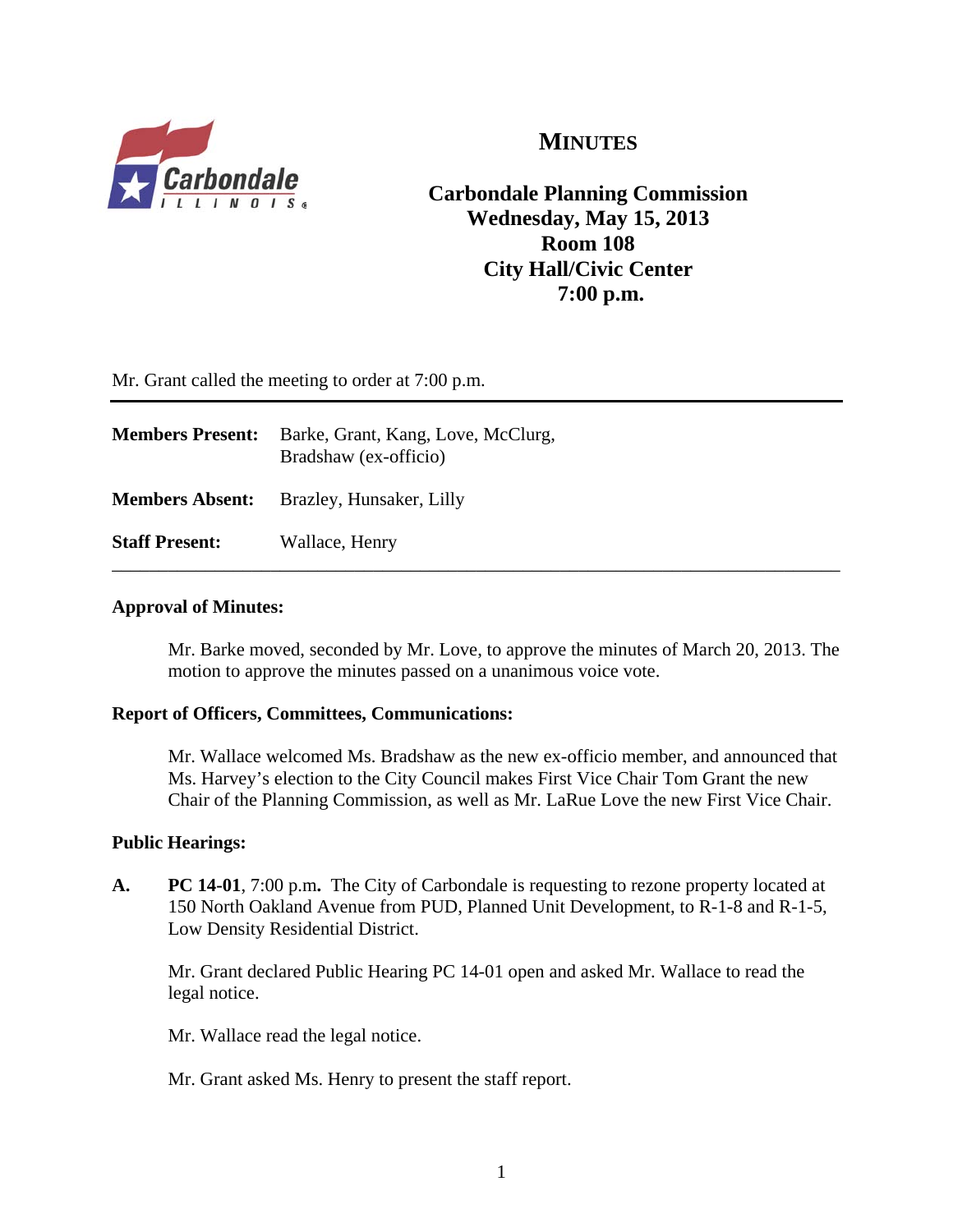Ms. Henry, Planner for the City of Carbondale, was sworn in and read parts A and B of the staff report. She stated staff had received two phone calls regarding this case.

Mr. Grant asked if there were any questions of the staff. He asked Ms. Henry to address the nature of the two phone calls she had received.

Ms. Henry stated that one was a nearby property owner who was confused about how the rezoning related to his property and the other was asking the general nature of the rezoning.

Mr. Grant asked Mr. Wallace if he wished to speak in representation of the City as the applicant.

Mr. Wallace stated that the staff report relates that the PUD has a 12-month deadline, which has been exceeded, therefore the City shall rezone the property to its original zoning district as required by regulations. He stated that the applicant that had the property zoned to PUD had conveyed that they are no longer interested in pursuing the project they had in mind for the subject property.

Mr. Grant asked if anyone would like to speak in favor of the application.

Mr. Adam Loos came forward and stated he was speaking on behalf of the Northwest Neighborhood Association, who had voted to support the rezoning back to Low Density Residential.

Mr. Grant asked if anyone would like to speak in opposition of the application.

There was no one.

Mr. Grant asked Ms. Henry to continue with the report.

 Ms. Henry read parts C and D of the staff report with a recommendation to approve PC 14-01.

Mr. Grant asked if there were any questions of staff from Commissioners.

There were none.

Mr. Grant asked if there were questions from anyone to anyone.

There were none.

Mr. Grant closed the public hearing on PC 14-01 and asked for a motion on the findings of fact..

Mr. Barke moved, seconded by Mr. McClurg, that the Commission accept as findings of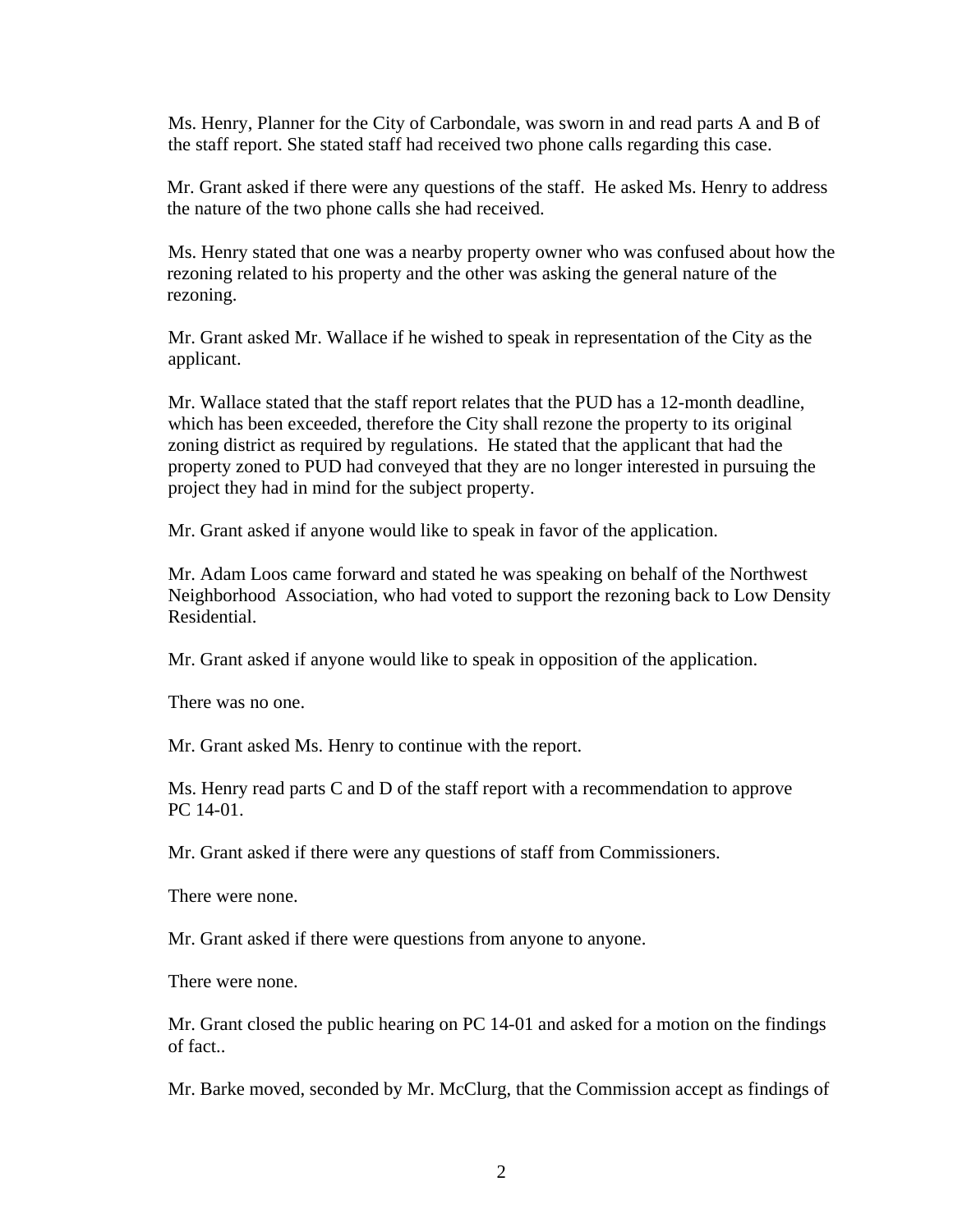fact Parts A and B of the staff report for PC 14-01, and that one person spoke in favor.

The motion passed on a unanimous voice vote.

Mr. Barke asked for a vote on the recommendation to the City Council.

Mr. Barke moved, seconded by Mr. Love, that the Commission recommend approval of PC 14-01 as presented by staff.

Roll Call Vote:

Yes - 5 (Barke, Grant, Kang, McClurg, Love)  $No - 0$ 

Mr. Grant stated that the motion passed and that this matter will be on the City Council agenda at their meeting on May 21, 2013.

#### **5. Old Business**

None.

#### **6. New Business**

**A.** Neighborhood Business Committee

Mr. Grant asked to have on the next agenda to change the meeting time to 6:00 p.m.

Mr. Barke asked if staff would speak with City legal council to ascertain whether a case like this one can be automatic, in that the zoning would revert back to its original district designation rather than a public hearing being required. He explained that the way to do this would be that the final PUD not be approved until plans are submitted.

Mr. Wallace stated that State Statute clearly requires that a public hearing be held and notifications be sent, but that he would speak to the City Attorney.

Mr. Wallace addressed the Neighborhood Business Committee item, stating that City Council has adopted the Revised Title 15 with the Neighborhood Business District intact, but that he would like to ask for volunteer commissioners to work with staff to examine and possibly make some changes in the document.

Mr. Kang and Mr. Grant volunteered to work with staff on the committee.

Mr. Wallace stated he would put this item on the next agenda as well, to give absentee members an opportunity to participate if they wish to.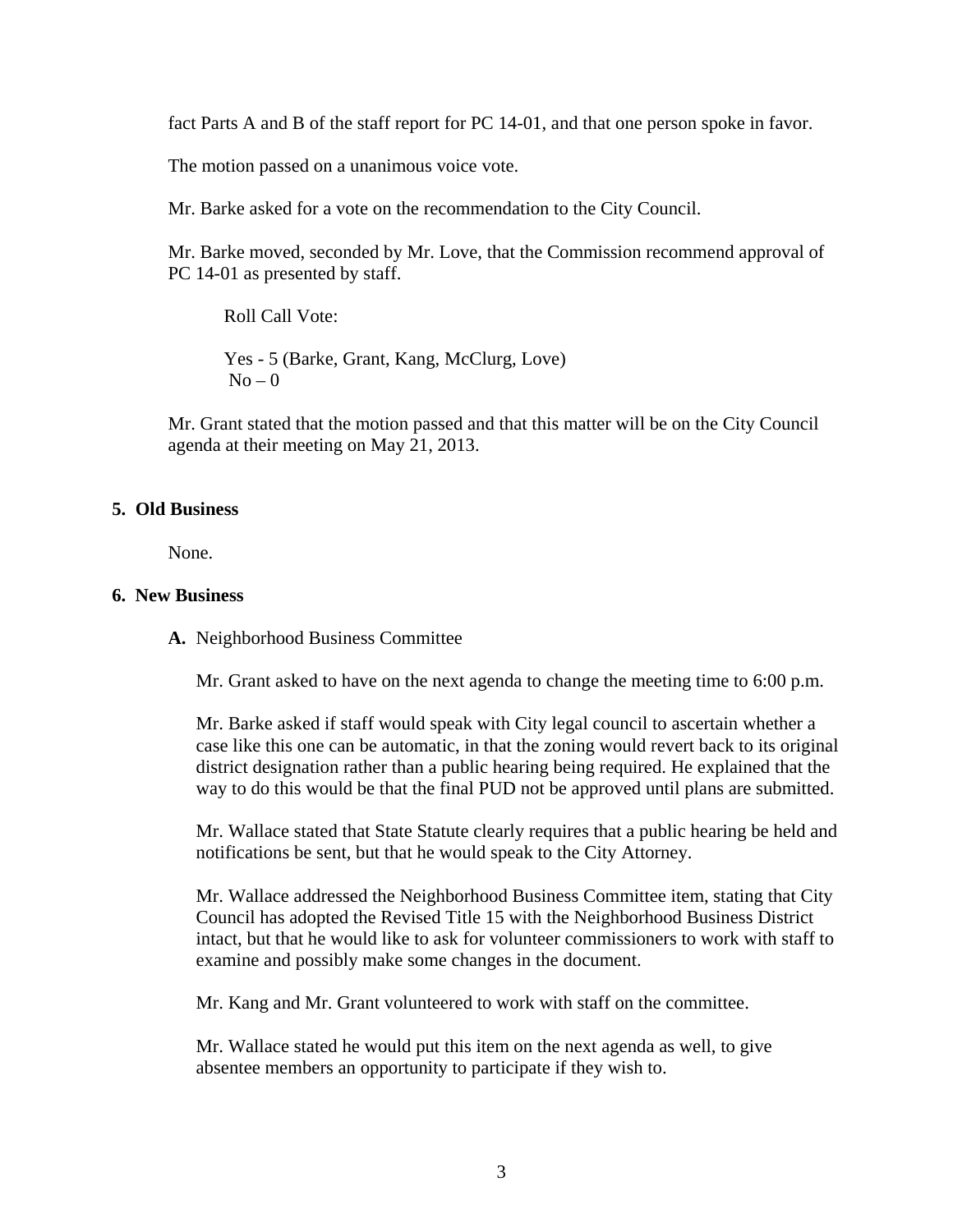**B.** The Commissioner, Spring 2013 Issue

Commissioners were encouraged to read this issue.

**C.** City Council Agendas of April 2, April 16, and May 7, 2013

Ms. Bradshaw reviewed the agendas as related to Planning.

Mr. Wallace explained the annexation of Lakeland Hills Subdivision.

# **7. Adjournment**

Mr. Grant adjourned the meeting at 7:28 p.m.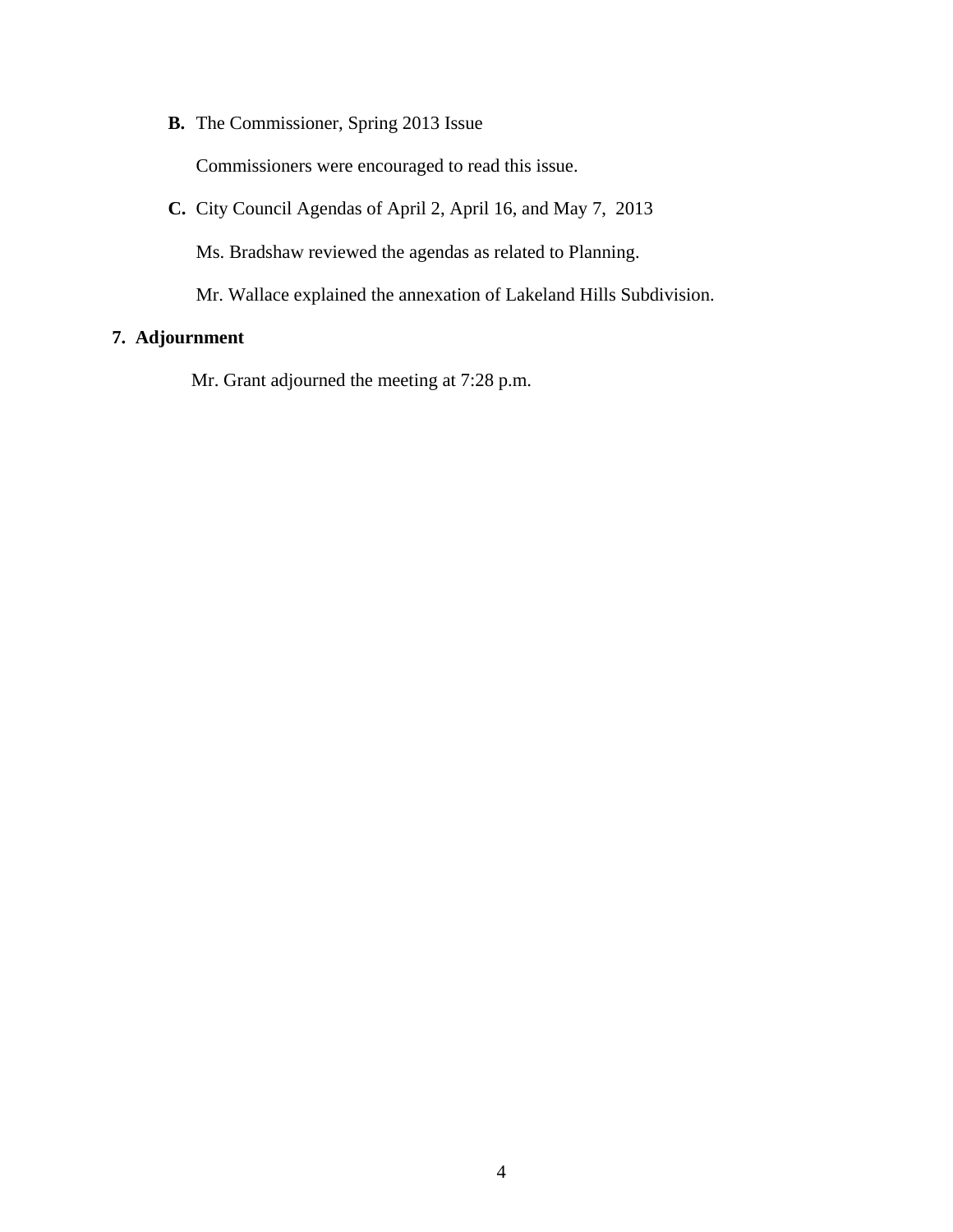#### **Carbondale Public Library Board of Trustees** Meeting Room

Wednesday, April 10, 2013 405 West Main St. 4:30 p.m. Carbondale, IL 62901

#### **MINUTES**

#### **Call to order.**

The meeting was called to order at 4:30 pm

#### **Roll call. Present:**

Roland Person, President (1) Barbara Levine, Vice President (1) Susan Tulis, Secretary Philip Brown (1) Joyce Hayes Don Prosser (2) Harriet Simon (2) Sharifa Stewart

#### **Absent:**

Julian Pei (2) The number following the Trustee's name indicates the number of absences this fiscal year.

#### **Staff present:**

Diana Brawley Sussman, Library Director Christine Fine, Circulation and Finance Manager

#### **Visitors present:**

Nine students present.

Introductions and audience to visitors. Visitors are asked to introduce themselves at this time and present any issues they wish to discuss. Visitors wishing to address specific agenda items will be granted two to five minutes at the discretion of the President, not to exceed a total of twenty minutes.

#### **President's report.**

None. Newly appointed Trustee Sharifa Stewart took the oath of office, administered by Board President Roland Person.

#### **Secretary's report.**

1. Approval of the March 13, 2013 minutes. Philip Brown made a motion to approve the minutes. Susan Tulis seconded. MOTION passed unanimously.

#### **Correspondence and communications.**

Discussed list of property tax appeals from the Jackson County Board of Review. Shared pictures of programs from Children's Librarian, Pat Luebke. The board president and library director received notices from the Illinois State Library of our annual Per Capita Grant approval and our Live and Learn Construction Grant approval.

#### **Financial report.**

1. Approval of bills payable, up to and including bills due April 16, 2012 to May 15, 2013. Don Prosser made a motion to approve payment of bills. Joyce Hayes seconded. MOTION passed unanimously.

2. Acceptance of the financial report for March 2013. Discussed the monthly financial report. We anticipate carrying over an estimated \$52,000 - \$62,000 to be expended in FY14 for the Live and Learn Construction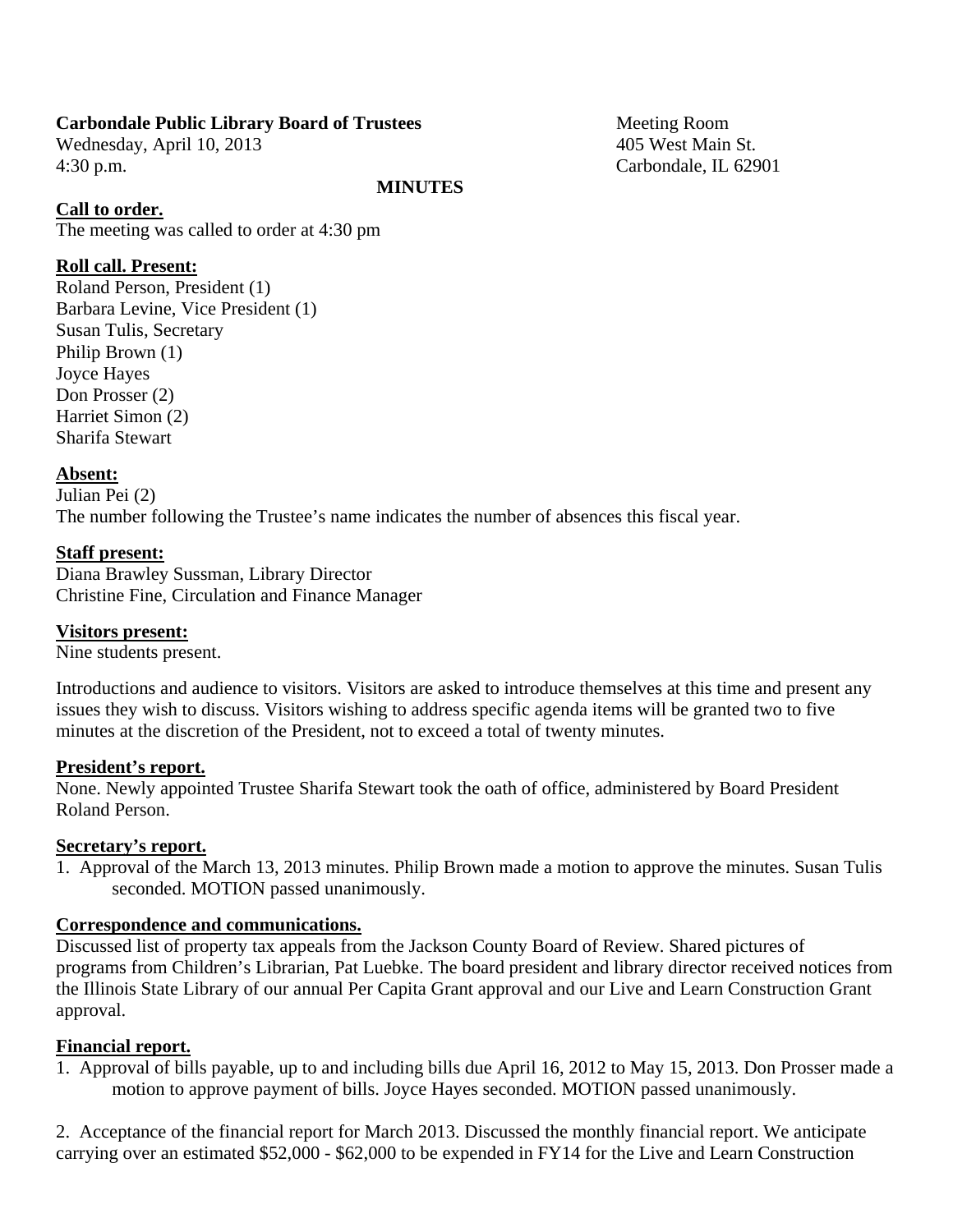Grant 50% match, as well as the \$20,000 revenue withheld from the FY13 budget to build reserves. Barbara Levine made a motion to accept the financial report. Harriet Simon seconded. MOTION passed unanimously.

# **Librarian's report.**

1. Building and grounds. Approved final fiscal year maintenance projects, including tree trimming and removal, and asbestos abatement in the mechanical room of the Brush annex building.

2. Grants and awards:

-- The library's application for a Live and Learn Construction Grant was accepted. The grant will pay for replacement of entryway canopies, repair of the interior skylight, and new carpet in the public areas. The award is \$78,461 and requires a match of \$78,461, toward which the Friends of CPL will donate \$10,000. Work will begin in the fall.

-- The library won the American Library Association's Excellence in Library Programming Award for 11 Days for Compassion, which was completed in May 2012 in partnership with Nonviolent Carbondale and the Carbondale Human Relations Commission, with funding from a Building Common Ground grant awarded to the library by ALA and the Fetzer Institute. The honor really belongs to the entire community, as the project would have been impossible without the active contributions of dozens of organizations and individuals who took part in planning, promoting and hosting programs. The ALA award will be received at the ALA conference in June. It includes a \$5,000 reward, which the library will use for programs that further peace, compassion and civility in the community.

3. ILEAD USA. The Director is participating in this program as a mentor for a team of five librarians from Chicago Public Library who are working on a neighborhood storytelling project. The conference met in March and will meet again in June and October.

4. Discussed IHLS system board elections.

5. Discussed new Polaris circulation database, which went live on April 9<sup>th</sup>.

6. On March 21st, the library's digital literacy programs were featured in local press for the national launch of EveryoneOn.org (TV channels 3 and 6, with a follow-up story in the Southern Illinoisan).

7. The board congratulated the library director on her success with acquiring grants and awards, and noted that she has clearly been very busy.

## **Committee reports.**

1. Finance Committee meeting scheduled April 30, 10:00 am.

## **Unfinished business.**

None.

## **New business.**

None.

# **Other.**

Harriet Simon reported that the Friends have four new life members, sold about \$1000 in membership fees, and about \$4500 in books at the recent book sale.

Students in the audience asked several questions.

## **Adjournment.**

The meeting adjourned at 5:15 pm

Next Board Meetings for 2013 (all in Public Library meeting room, 4:30 p.m.): May 8, June 12, July 10, August 14, September 11, October 9, November 13, December 11.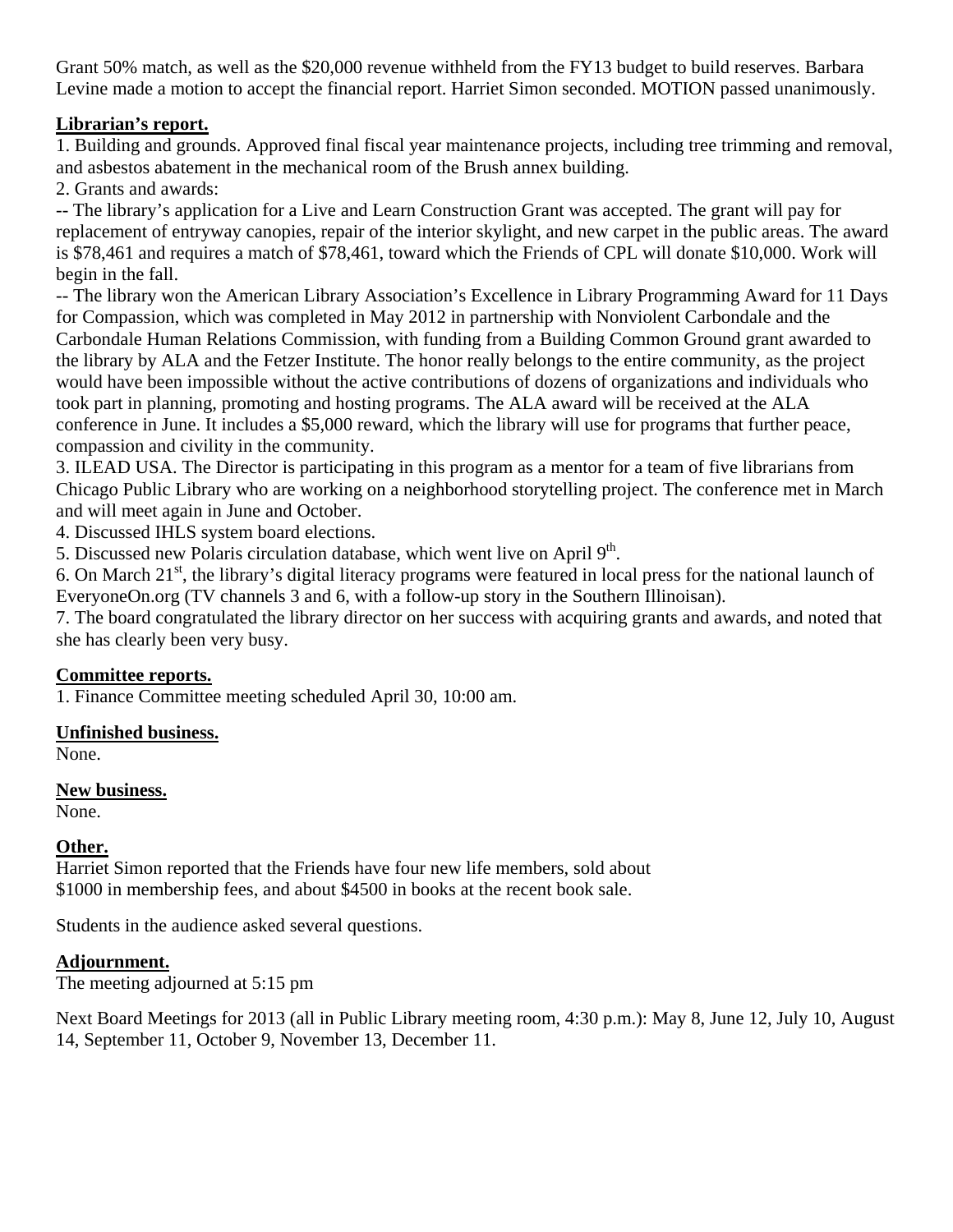#### **Carbondale Public Library Board of Trustees** Meeting Room

Wednesday, May 8, 2013 405 West Main St. 4:30 p.m. Carbondale, IL 62901

#### **MINUTES**

#### **Call to order.**

The meeting was called to order at 4:31 pm

## **Roll call. Present:**

Roland Person, President Barbara Levine, Vice President Susan Tulis, Secretary Philip Brown Joyce Hayes Don Prosser Harriet Simon Julian Pei

#### **Absent:**

Sharifa Stewart (1) The number following the Trustee's name indicates the number of absences this fiscal year.

#### **Staff present:**

Diana Brawley Sussman, Library Director Christine Fine, Circulation and Finance Manager

## **Visitors present:**

None.

**President's report.**  None.

#### **Secretary's report.**

1. Approval of the April 10, 2013 minutes. Susan Tulis made a motion to approve the minutes. Harriet Simon seconded. MOTION passed unanimously.

## **Correspondence and communications.**

None.

## **Financial report.**

1. Approval of bills payable, up to and including bills due May 16, 2012 to June 15, 2013. Barbara Levine made a motion to pay bills payable. Susan Tulis seconded. MOTION passed unanimously. 2. Acceptance of the financial report for April 2013.

Christine Fine provided a balance sheet comparison from last year to this year. She will be working with the city to determine how to report our receivables, in terms of how to post entries for revenue expected, but not received. The director reported that after bills paid and reconciliation the library will have an estimated \$60,345.91 saved from the FY13 budget to put toward the FY14 construction grant match, and \$20,000 revenue withheld from the FY13 budget to put toward reserves. This almost exactly matches the estimated actual FY2013 savings submitted to the city as part of our FY14 budget, which was estimated at \$80,500 total. This will allow us to meet our \$78,461.00 construction grant match without depleting our reserves (\$68,461.00) library funds; \$10,000.00 from Friends). The board asked several questions about budget and finances. Julian Pei made a motion to accept the financial report. Susan Tulis seconded. MOTION passed unanimously.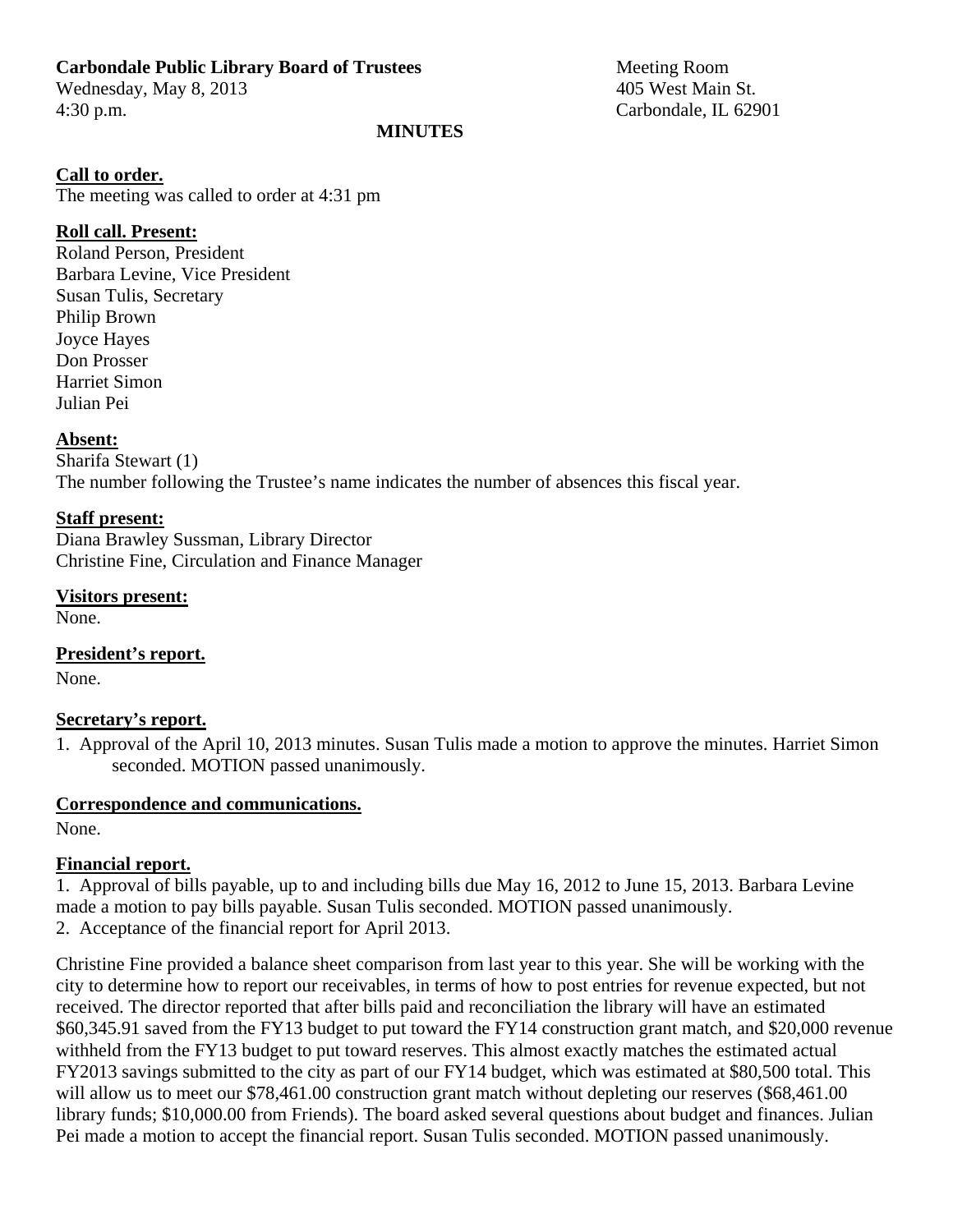# **Carbondale Public Library Board of Trustees** Meeting Room

Wednesday, May 8, 2013 405 West Main St. 4:30 p.m. Carbondale, IL 62901

#### **MINUTES**

# **Librarian's report.**

1. Building and grounds: The director reported that tree trimming and removal had been completed this month with work on 23 trees. The work was done by Yardshapes in partnership with Sam's tree service, which provides certified arborist services. They did a nice job at an affordable price (\$4,785). Asbestos abatement was completed in the mechanical room of the Brush building. The work was done by Roger Harsy. Some additional outdoor lighting, and interior fans, were installed by Korando Electric.

2. Other. The Evergreen Garden Club and Friends of the library won a Bright Spot Award from Keep Carbondale Beautiful thanks to their recent cooperative renovation of the Japanese Garden. The library staff toured the newly renovated St. Louis Public Library's central location for staff development and appreciation day. Roland Person asked the director to please tell the staff how much the board appreciates their reports. Harriet Simon mentioned that we have been in this building 30 years. Julian Pei pointed out the Carbondale Community Arts purchase of the old library building on Walnut.

## **Committee reports.**

1. Approval of Finance Committee meeting minutes, April 30, 2013. Don Prosser made a motion to approve minutes. Barbara Levine seconded. MOTION passed unanimously.

## **Unfinished business.**

1. Property tax abatement hearings. Julian Pei pointed out that over \$80,000 fewer taxes will be paid by Kohl's now as a result of the recently granted tax abatement on their property. Kohl's is just one example. He explained that the taxing bodies each have a levy of a specific amount of money. If you lower the assessed value of an entity in the community, the burden shifts to all of the other taxpayers. He said that some community comments in the paper were cheering on these corporations for attempting to lower their tax burden. Their enthusiasm is misguided, as the action of these corporations shifts the tax burden from the corporation to the homeowner. Often these corporations have been granted some initial tax relief for a number of years, for example through the Enterprise Zone, and when that relief expires, and their full taxes come due, they turn around and ask for their property value to be lowered so they won't have to pay their fair share for community services.

#### **New business.**

None.

## **Other.**

Correct phone number for Joyce Hayes on trustee contact information sheet.

## **Adjournment.**

adjourned: 5:15pm

Next Board Meetings for 2013 (all in Public Library meeting room, 4:30 p.m.): June 12, July 10, August 14, September 11, October 9, November 13, December 11.

## **Respectfully submitted:**

Susan Tulis, Secretary **Prepared by:** Diana Brawley Sussman, Library Director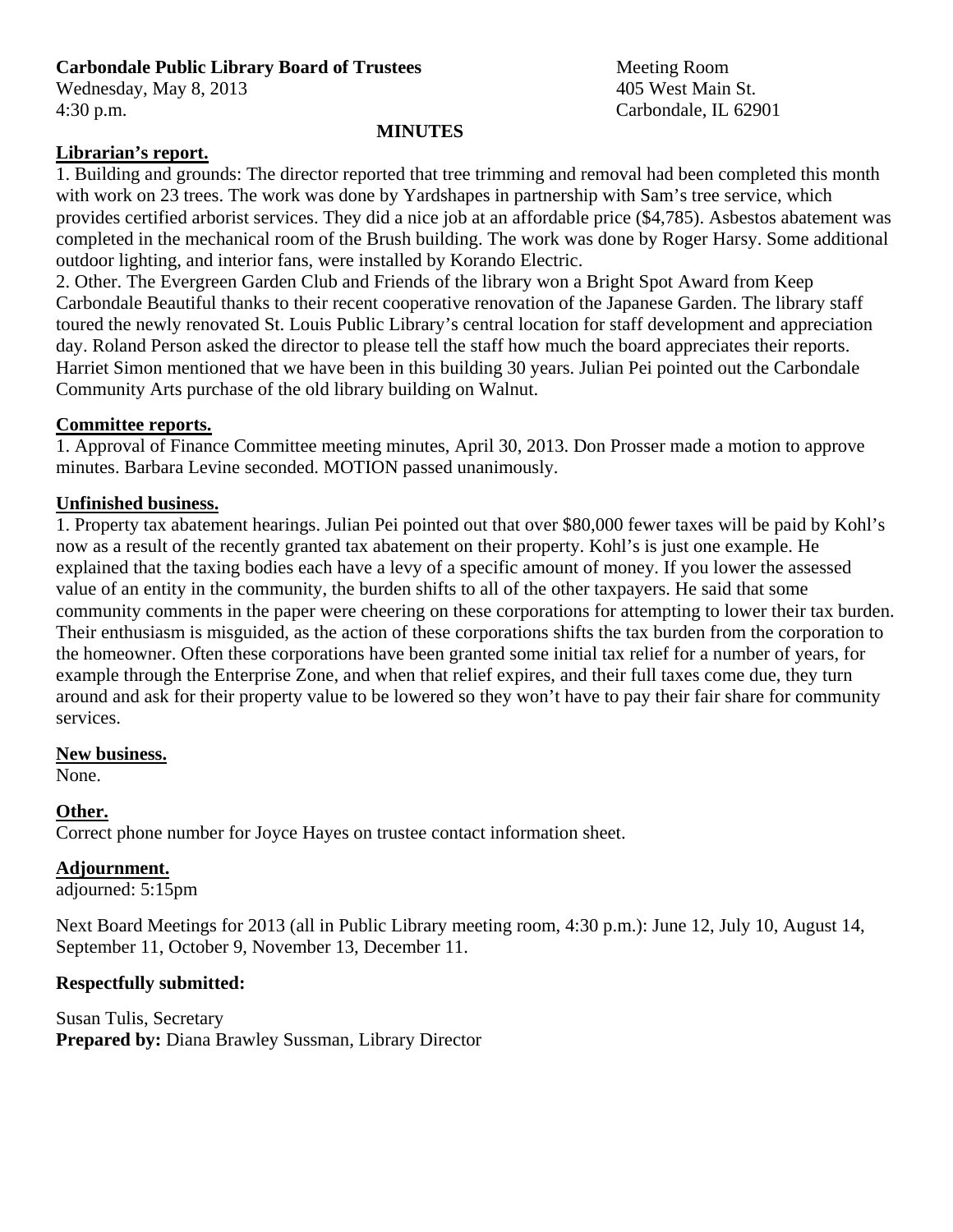# *CITY OF CARBONDALE POLICE PENSION BOARD OF TRUSTEES MINUTES OF APRIL 23, 2013 PRESENTED MAY 28, 2013*

*Call to Order*: Meeting called to order by Voss at 1:30 p.m.

*Members Present***:** Mark Goddard, Marvin Voss, Tony Williams, Jeff Davis (in place of Don Ursini) *Guests:* Scott Hendricks, Becky Applegate, Christal O'Guinn, Patrick Donnelly *Absent*: Don Ursini

#### *Minutes of Previous Meeting*:

Motion made to accept the Minutes of April 23, 2013. (Goddard)(2<sup>nd</sup> Williams) Motion carried.

*A. Corrections:* None

*B*. *Omissions*: None

#### *Treasurer's Report:*

Becky presented the Treasurer Report. Motion made to accept the Treasurer's Report (Williams) (2<sup>nd</sup> Goddard). Motion carried.

#### *Unfinished Business*:

Rules and Regulations Manual – Goddard continues to work on proposed language changes to bring to an upcoming Board meeting. Voss had an addition for changes to the manual – Under minutes/meetings add: Any vote on money matters require a voice vote and so recorded in the minutes.

A competitive process is needed for hiring a consultant every 5 years.

An investment policy statement must be written and then reviewed yearly.

We are in compliance (Jason Perkins & Adam Boyd) with IDOI and we are to do nothing else until they do something.

#### *New Business:*

Motion to accept Chuck Shiplett as a retiree as of 5-2-13 with 30 years and 14 days (Goddard) ( $2<sup>nd</sup>$  Williams) Motion carried. Motion to accept Don Priddy as a retiree as of 4-20-13 with 26 years and 4 days (Goddard) ( $2<sup>nd</sup>$  Williams) Motion carried.

Four new members' (Jeramie Stewart, Cloee Frank, Eric Keller, & Trey Harris) applications and medical backgrounds were submitted. Motion made to accept the new candidates into the Police Pension Fund (Goddard) $(2<sup>nd</sup>$  Williams) Motion carried.

Motion to comply with current QDRO court order (Pete Emmett/Gwen Crawshaw [Emmett] - (Goddard) (2<sup>nd</sup> Williams) Roll call: Goddard, aye; Williams, aye; Voss, aye. Motion carried.

Patrick presented the Police Pension Fund Investment Review. Motion to allocate \$500,000 to put into Fund recommended by Patrick Donnelly and that Graystone Consulting allocate our monthly payroll each month beginning immediately back into the bank to cover payroll. As we get an increase in monthly pension, we will begin to allocate more money into that Fund.(Goddard) (2nd Williams) Roll call: Voss, aye; Goddard, aye; Williams, aye. Motion carried. Discussion - the Board will need to replace a Growth Manager.

#### *Open Floor Comments*: None

Motion to adjourn. (Goddard) (2<sup>nd</sup> Williams) Motion carried.

Respectfully Submitted,

Mark Goddard Carbondale Police Pension Board Secretary

MG/clo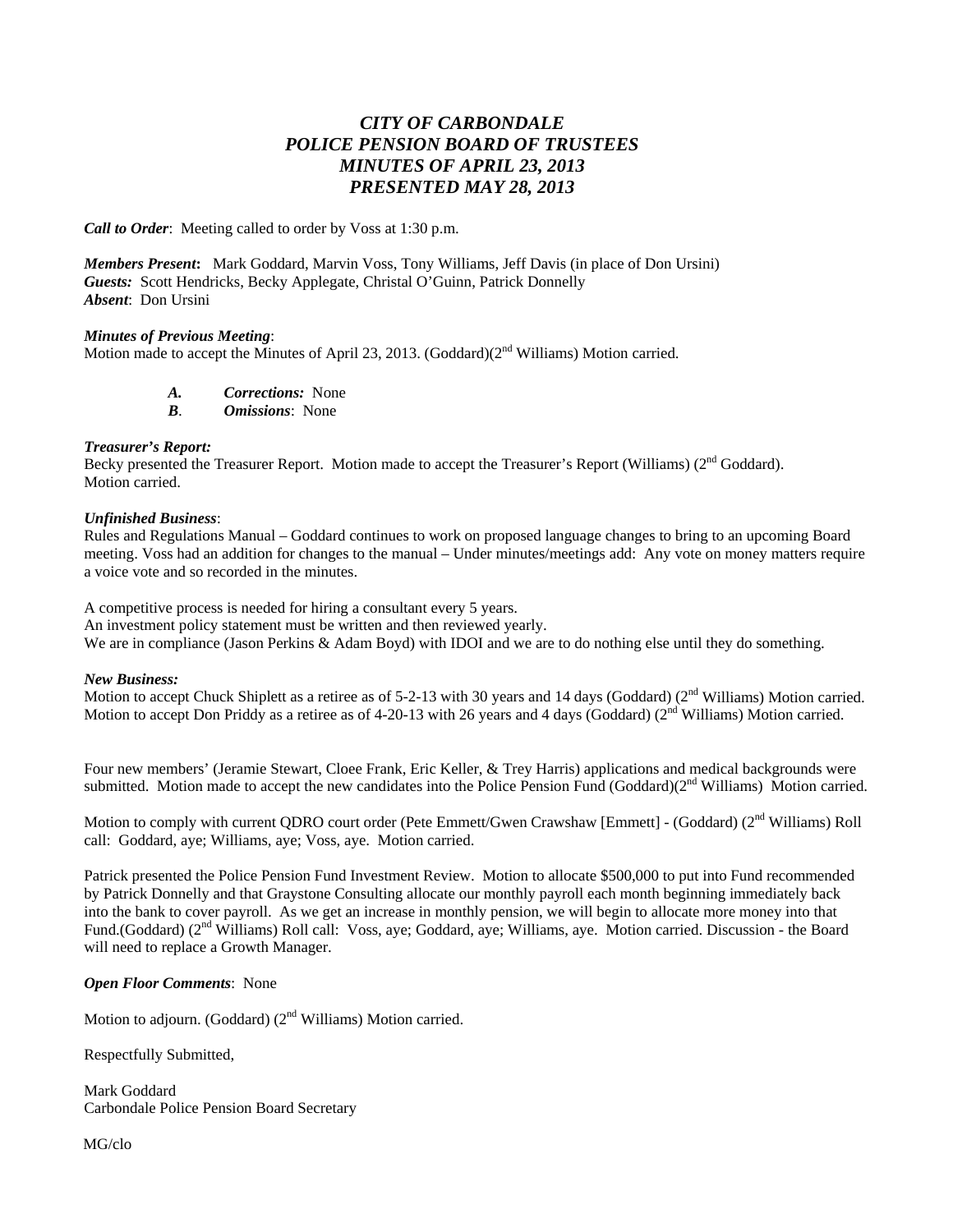

**Commissioners Present:** Lauren Bonner, Jessica Bradshaw, Jeraldine Brown, Joseph Brown, Jovan Gathings, Sidney Logwood, Les O'Dell, Dora Weaver

**Commissioners Excused**: Peg Falcone

**Commissioners Absent:** Jerrold Hennrich, Blaine Tisdale

**Study Circle Staff Present:** Sarah Heyer

**Guests Present:** Carolin Harvey, Eric McMillan

**Staff Present**: Deborah McCoy, Lieutenant Mark Stearns

#### **Call to Order**

The meeting was called to order by Chair Bradshaw at 6:37 p.m.

#### **Minutes**

Motion was made by Commissioner Logwood and seconded by Commissioner Joseph Brown to approve the minutes from the March 4, 2013 meeting, and notes from the April 1, 2013 meeting. Motion carried.

#### **Announcements**

My 19, 2013 – Rock Hill Missionary Baptist Church's  $142<sup>nd</sup>$  Anniversary, 3:00 p.m.

#### **Public Comments**

None

#### **Study Circles Report**

Coordinator Sarah Heyer reported the Housing and Neighborhood Group would meet on Wednesday, May 14, 2013, 5:00 p.m. at City Hall.

#### **Non-Violent Carbondale Project Progress Report**

Chair Bradshaw reported that the group has not met lately. A \$5,000 grant was received by the Carbondale Public Library and Diana Brawley Sussman for 11 Days of Compassion. The Compassionate City campaign is on hold until the new City Council is in place.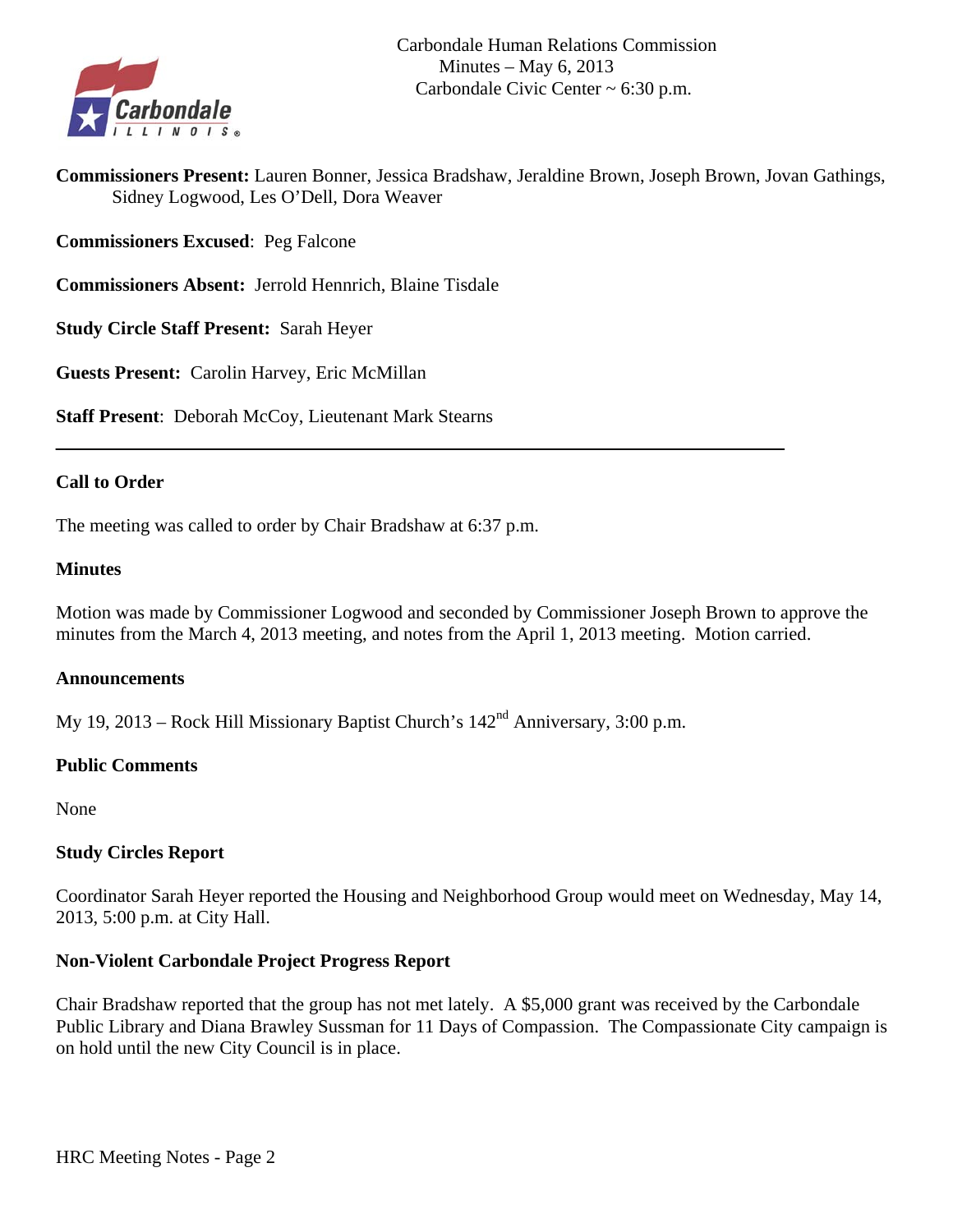May 6, 2013

# **Old Business**

Illinois Municipal Human Relations Association (IMHRA) Annual Conference was held on May 2, 2013, in Springfield, IL. Commissioner Logwood reported that the conference was very informative and addressed issues regarding migrant farm workers, Latino and African Americans forming coalitions to address common concerns, and the work being done at human relations agencies by employees who have not received proper training. Commissioner Joseph Brown spoke about the United African Organization, one of the most fastest growing, educated international groups in the U.S. He spoke about the need to have workshops on multiculturalism across cultures and the need for the grassroots community to be active. Commissioner Logwood distributed copies of an email from Mark Barthelemy, facilitator of the Commissioners Workshop (attached). He stated that the HRC must be empowered to address real issues such as the housing issue brought forth by Mr. Tankersley. There was much discussion about what is needed to move the HRC forward. Suggestion was made by Mr. McMillan that the discussion start with a review of the Bylaws and City Code. Motion was made by Commissioner Jeraldine Brown and seconded by Commissioner Joseph Brown that a meeting be held for the purpose of reviewing the Bylaws and strategize on ways to implement them more effectively. Motion carried.

May 13, 2013, was agreed upon as the follow-up meeting date.

Law Enforcement Reports – Motion was made by Commissioner O'Dell and seconded by Commissioner Logwood that HRC request from the Carbondale Police Department the report that the Bylaws indicate and use the wording outlined in that document. Motion carried.

 HRC Responsibilities, Role, Charges – Commissioners agreed that the roles, responsibilities, and charges will be identified as strategies are identified with the review of the Bylaws.

Follow-Up: Mr. Tanksley and Ms. Iwant – No report.

Continuing the Dialogue – Discussion will continue at a later meeting.

#### **New Business**

Mayor's E-Mail – The Mayor's e-mail was discussed (attached). Commissioners agreed that a formal letter will be sent to Council when strategies have been determined regarding the role of the Human Relations Commission.

Recommendation of New Chairman – Motion was made by Commissioner Weaver and seconded by Commissioner Jeraldine Brown that Commissioner Logwood be recommended to Mayor Fritzler.

**Next Meeting**: June 3, 2013

**Adjournment -** There being no further business, the meeting was adjourned.

Recorded by Deborah McCoy, \_\_\_\_\_\_\_\_\_\_\_\_\_\_\_\_\_\_\_\_\_\_\_\_\_\_\_\_\_\_\_\_\_\_\_\_\_\_\_\_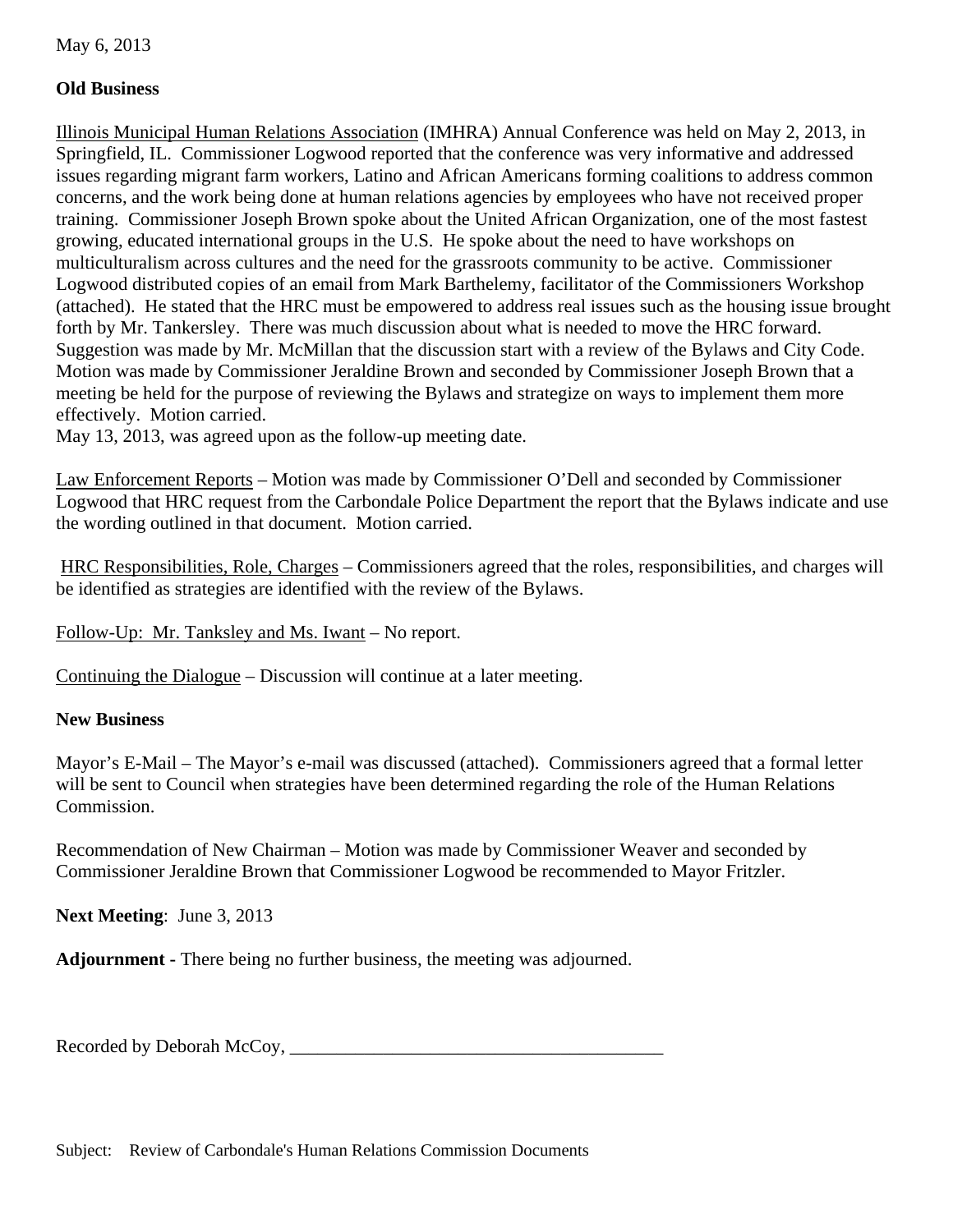#### Good morning, Reverend:

I took a look at the by-laws and ordinance you provided to me yesterday afternoon as our conference was ending. The ordinance and by-laws look very similar to what Decatur had prior to the community and members of our human relations commission demanding more authority for our commission. The Decatur commission at that time, like Carbondale's current commission, was largely an advisory board to the city council. Our commission's reports and recommendations tendered to the city council were read and considered by some council members but rarely, if ever, did the council comment on what the commission and commissioners had done or take a serious interest. The Illinois Department of Human Rights and the EEOC are both very fine organizations which I respect. However, due to budget concerns, their personnel have been reduced and overloaded with cases/charges to investigate which has continued to stockpile and accumulate from year-to-year. That means that the average complainant filing charges with either of those agencies is automatically asked to consent to a  $300(+)$  day extension of time in which to allow the IDHR to investigate the charges. By statute, the IDHR already is allowed a 300 day period to investigate charges filed, so basically they are asking the complainants to give them roughly two years to investigate their charges. Since the IDHR does all the investigations for the EEOC, that means both agencies won't provide a decision to the complainant for a long time. The Decatur community would not accept that long a wait for their concerns to be addressed. They began to demand, as did the commissioners on our human relations commission (in the late 1990s), that the council grant the commission the authority to accept, investigation, mitigate, and-if necessary adjudicate allegations of unlawful discrimination within the corporate limits of the city of Decatur.

Honestly, I believe the city fathers here capitulated and granted the demands very reluctantly, but the public pressure and presence at council meetings was a formidable voice. The community and the commissioners cited the following reasons for the additional authority being granted to the commission:

1. The reality that unlawful discrimination exists within the city of Decatur and harms individuals in protected classes within the city, demands that the city council effectively and formidably address those issues to send a message to employers, lenders, real estate brokers, and owners of public places of accommodation, that the council does not, and will not, accept or tolerate discriminatory practices in the city.

2. The council cannot accept the fact that injustice toward members of protected classes is left to linger, fester, and languish, literally for years, in the minds and hearts of the complainants, while the overburdened state and federal governments process their charges. If the council is to show the community that it takes unlawful discrimination seriously and will not tolerate it within the corporate limits of the city, then they must establish their own legal process and procedures to expedite investigations and dispositions of complaints of unlawful discrimination as they arise from complainants.

3. The authority necessary to provide the commission with investigative and adjudicatory powers requires that the member of city staff assigned as a liaison between the commission and city government, be granted the authority to receive, investigate, mitigate, and file complaints and schedule public hearings on behalf of the commission, whenever a complainant comes forward with charges of unlawful discrimination.

4. For the public hearings to solicit the most honest, reliable and necessary evidence which would provide the commission with sufficient documentation and information to make an informed and credible decision as to whether or not unlawful discrimination did occur, the commission must have subpoena power included in their authority under city code. 5. For the commission to sufficiently address those instances when the evidence received during the public hearings constitutes unlawful discrimination, the commission must be given the authority under city code to:

a. Order the respondent to cease and desist from any further unlawful discriminatory practices; and

b. Order the respondent to take such actions as necessary to "make the complainant whole" which include but are not limited to:

i. Restore the complainant to employment by the respondent; or award the complainant a denied promotion; or order the complaint to be hired by the respondent if the discrimination occurred during the application process; and

ii. Pay the complainant for actual loss of wages which resulted from the act(s) of unlawful discrimination; and

iii. Award complainant the payment of all or a portion of the reasonable attorney fees incurred by the complainant in bringing the action against the respondent; and

iv. To order the respondent to reimburse the city of Decatur for all costs and fees associated with bringing the action before the Commission, including the costs of the public hearing (hearing officer fees (if any), and costs of the court reporter and transcripts of the hearing; and

v. Pay the complainant for actual damages and consequential damages which resulted from the act(s) of unlawful discrimination; and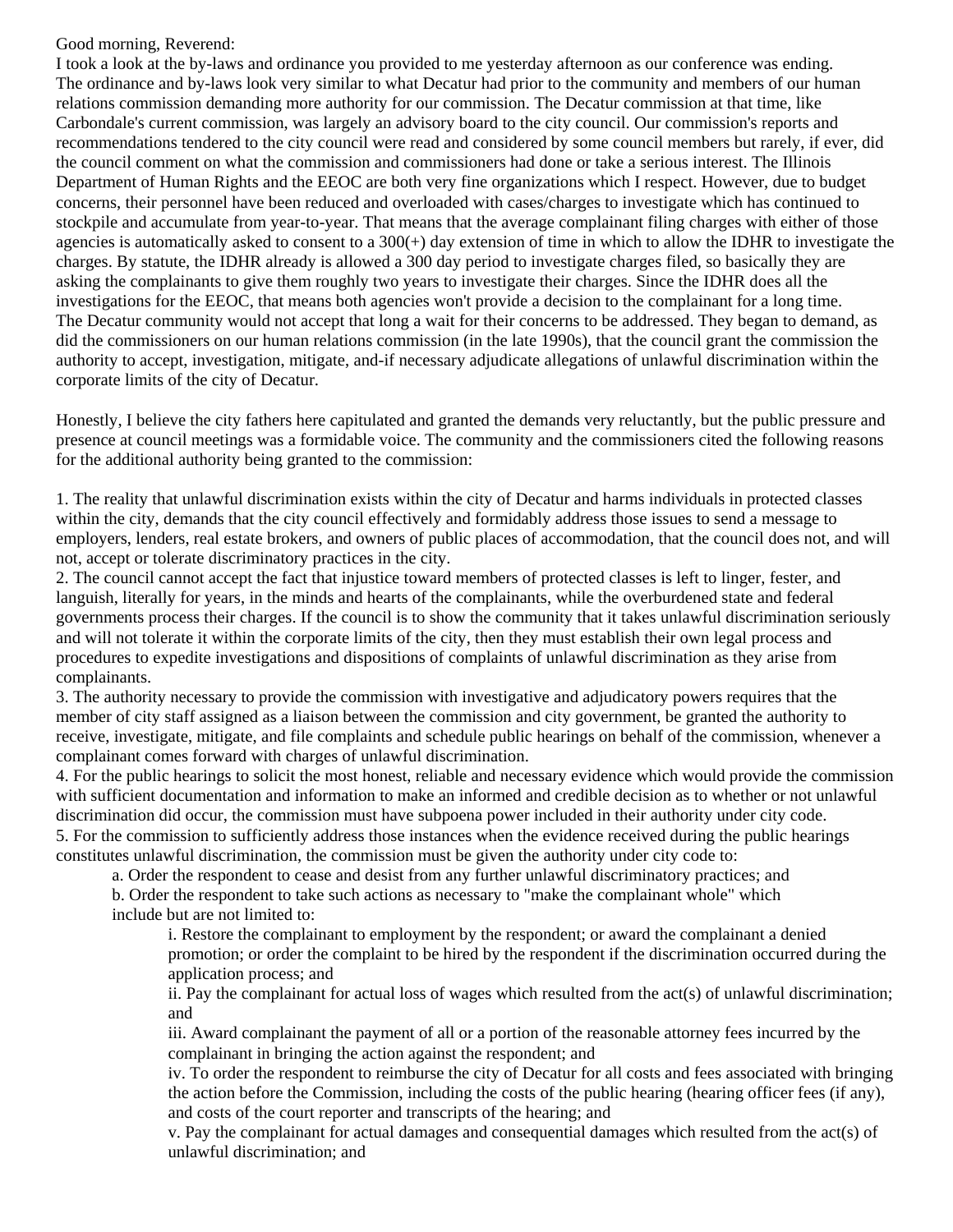vi. Take such other steps as are necessary to "make the complainant whole" such as awarding interest on monetary damage awards and to award damages for "pain and suffering" of the complainant as deemed appropriate in accord with the evidence received during the public hearing.

c. They may also require the respondent to report their compliance with each condition levied by the commission against them including allowing inspection and inquiry by the city liaison between the commission and the city council.

The council initially granted all of the requests except allowing the commission to have subpoena power for the hearings. However, under further pressure in the subsequent years, they eventually granted the subpoena power to the commission in 2003.

Only those of you serving on your commission can assess the climate of your community in Carbondale and determine if your commission's current role and authority is meaningful and effective in dealing with the concerns of your community. If it is not, then it may be something that the commissioners want to discuss and approach your city council about. If that be the case, of course, I doubt your concerns would be heard or seriously considered by the council unless the community is behind the commission and will make its desires known to the council.

I hope this is what you asked and expected of me. If you and your current fellow commissioners believe the existing ordinance and by-laws effectively address and serve the concerns of your community, then I think they are great and wish you and your fellow commissioners the best of luck in the future.

I've taken the liberty to attach Chapter 28 of the Decatur City Code which governs the authority and powers of our commission, as well as a copy of our commission's current by-laws. You may find them interesting and wish to share them with your fellow commissioners.

One last point, would you like for me to mail you the documentation which you asked me to review or just destroy it? I will retain it until I hear back from you.

Have a GREAT day and God Bless You!!

Mark D. Barthelemy